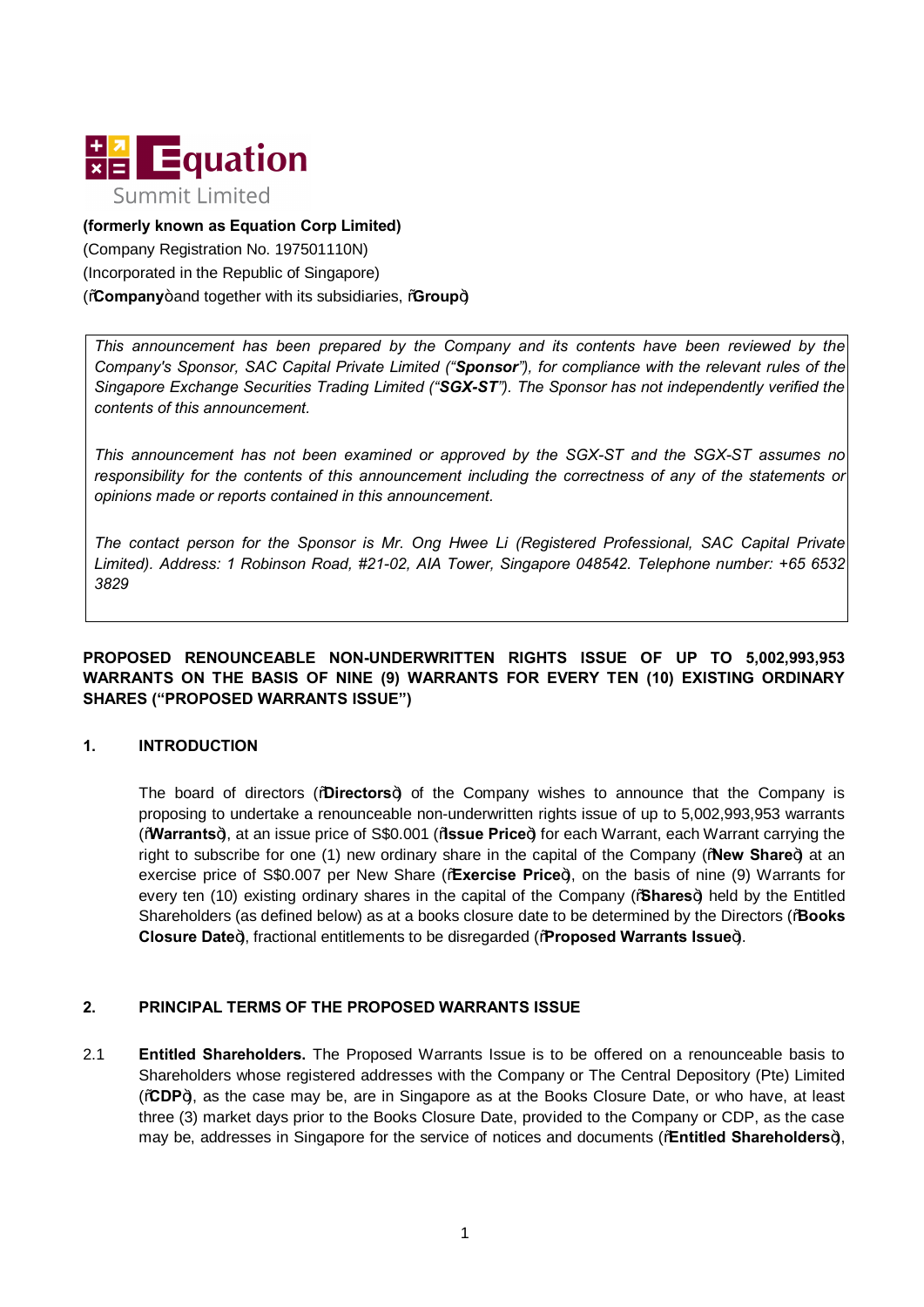on the basis of nine (9) Warrants for every ten (10) Shares held as at the Books Closure Date, fractional entitlements to be disregarded.

Please refer to section 3 of this announcement for more details on the eligibility of Shareholders to participate in the Proposed Warrants Issue.

2.2 **Basis and Exercise Price.** Each Warrant will, subject to the terms and conditions to be set out in an instrument by way of a deed poll constituting the Warrants ("Deed Poll+), carry the right to subscribe for one (1) New Share at an exercise price of S\$0.007 for each New Share, at any time during the period commencing on and including the date falling twelve (12) months from the date of issue of the Warrants and expiring on a date immediately preceding the date falling twenty four (24) months from the date of issue of the Warrants (**Exercise Period**+).

The Exercise Price and the number of Warrants to be held by each holder of Warrants will be subject to adjustments under certain circumstances to be provided for in the Deed Poll. The Warrants will be issued in registered form and will be traded on a book-entry (scripless) settlement basis on the Catalist Board of the SGX-ST (**Catalist**) upon the listing and quotation of the Warrants on the SGX-ST, subject to, *inter alia*, there being an adequate spread of holdings of the Warrants to provide for an orderly market for the Warrants.

The aggregate sum of the Issue Price and the Exercise Price of S\$0.008 is the same as the volumeweighted average price of S\$0.008 of trades done for the Share on the SGX-ST on 22 May 2015, being the full market day immediately preceding this announcement.

- 2.3 **Size of the Proposed Warrants Issue.** As at the date hereof, the Company has,
	- (i) an issued and paid-up share capital comprising 5,113,729,645 Shares ("**Existing Share**  Capital+);
	- (ii) an outstanding Sculptor Convertible Loan (as defined below) which is convertible into 444,602,525 Shares; and
	- (iii) 550,000 outstanding share options granted pursuant to the Equation Share Option Scheme ("**Employee Share Options**"), exercisable into 550,000 Shares.

For illustration purposes only:

- (i) based on the Existing Share Capital and assuming that none of the Sculptor Convertible Loan and Employee Share Options are converted before the Books Closure Date, up to 4,602,356,680 Warrants will be issued pursuant to the Proposed Warrants Issue; and
- (ii) based on the Existing Share Capital and assuming that the entire Sculptor Convertible Loan is converted into 444,602,525 Shares, and the Employee Share Options are converted into 550,000 Shares before the Books Closure Date, up to 5,002,993,953 Warrants will be issued pursuant to the Proposed Warrants Issue.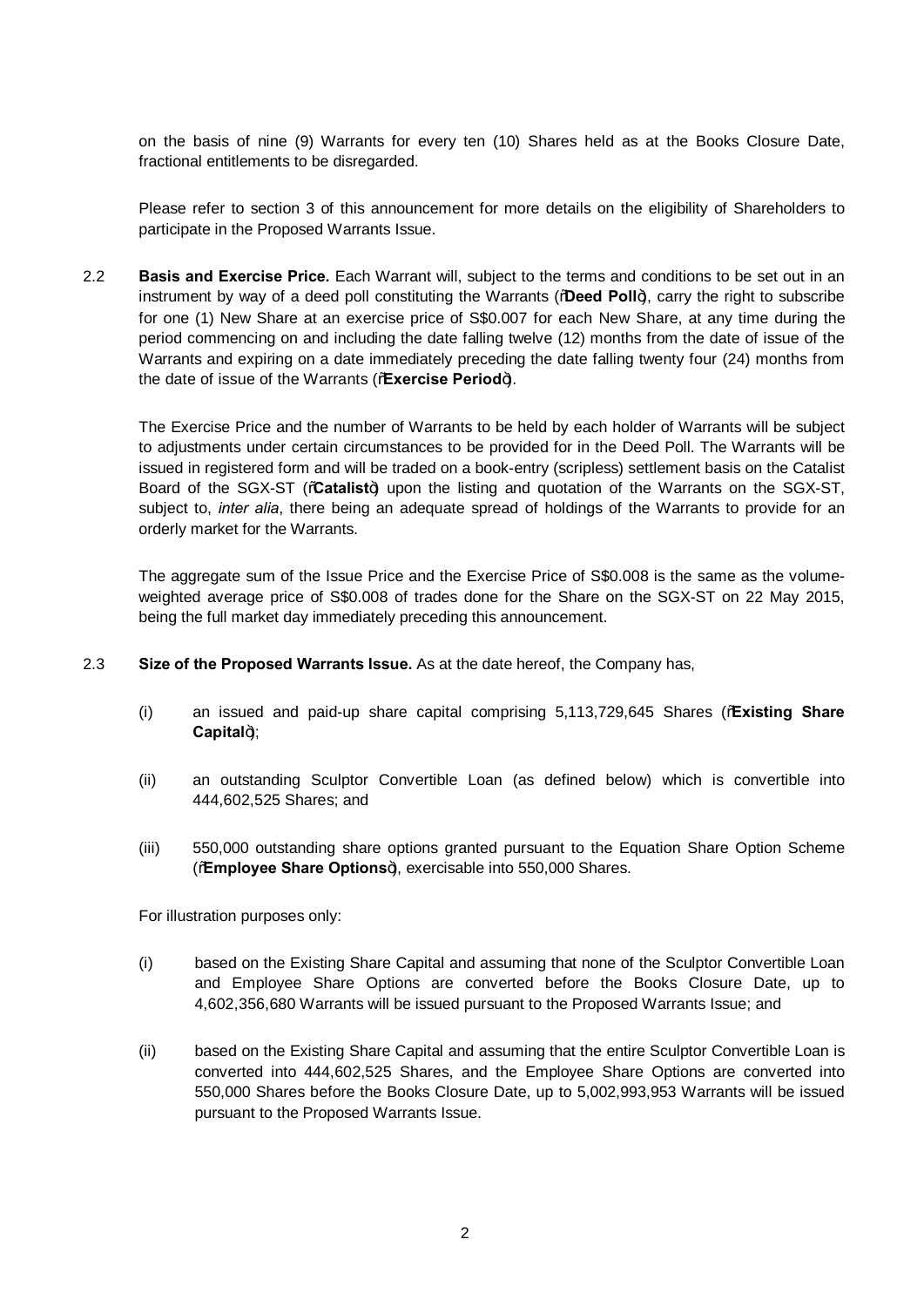- 2.4 **Trading of Warrants.** The Warrants will be issued in registered form and will be listed and traded on the Catalist under the book-entry (scripless) settlement system, upon the listing and quotation of the Warrants on the Catalist, subject to, *inter alia*, there being an adequate spread of holdings of the Warrants to provide for an orderly market in the Warrants. Each board lot of Warrants will comprise 100 Warrants. Entitled Shareholders should note that the Proposed Warrants Issue may result in them holding odd lots of Warrants (that is, lots other than board lots of 100 Warrants). The exercise of such Warrants would also result in an Entitled Shareholder holding odd lots of Shares. Entitled Depositors who wish to trade in lot sizes other than the board lot size, can do so on the Unit Share Market of the SGX-ST.
- 2.5 **Status and Ranking.** The New Shares allotted and issued upon the exercise of the Warrants shall be fully paid and shall rank for any dividends, rights, allotments or other distributions, the Record Date (as defined herein) for which is on or after the date of issue of the New Shares and shall rank *pari passu* in all respect with the then existing issued Shares. For the purpose herein, **Record Date**+ means, in relation to any dividends, rights, allotments or other distributions, the date as at the close of business (or such other time as may have been notified by the Company) on which the Shareholders must be registered with the Company or CDP, as the case may be, in order to participate in such dividends, rights, allotments or other distributions.
- 2.6 **Provisional Allotments and Excess Applications.** Entitled Shareholders will be free to accept in full or in part, decline or otherwise renounce their provisional allotment of Warrants under the Proposed Warrants Issue, and will also be eligible to apply for additional Warrants in excess of their provisional allotments.

Fractional entitlements of the Warrants will be disregarded in arriving at the Entitled Shareholdersg entitlements and will, together with the provisional allotments of Warrants which are not taken up for any reason, be aggregated and used to satisfy applications for excess Warrants (if any) or disposed of or otherwise dealt with in such manner as the Directors may, in their absolute discretion, deem fit in the interests of the Company. In the allotment of excess Warrants, preference will be given to the rounding of odd lots. Directors and substantial Shareholders who have control or influence over the Company in connection with the day-to-day affairs of the Company or the terms of the Proposed Warrants Issue or have representation (direct or through a nominee) on the board of the Company will either be ineligible for excess Warrants, or if eligible, will rank last in priority for the rounding of odd lots and allotment of excess Warrants. The Company will also not make any allotment and issue of any excess Warrants that will result in a transfer of controlling interest in the Company unless otherwise approved by Shareholders in a general meeting.

## **3. ELIGIBILITY TO PARTICIPATE IN THE PROPOSED WARRANTS ISSUE**

- 3.1 **Eligibility of Shareholders to participate in the Proposed Warrants Issue.** The Company proposes to provisionally allot Warrants to all the **%Entitled Shareholders**+, comprising Entitled Depositors and Entitled Scripholders (both as defined herein).
- 3.2 **Entitled Depositors.** Shareholders whose securities accounts with CDP are credited with Shares as at 5.00 p.m. (Singapore time) on the Books Closure Date ("**Depositors**") will be provisionally allotted Warrants entitlements on the basis of the number of Shares standing to the credit of their securities accounts with CDP as at 5.00 p.m. (Singapore time) on the Books Closure Date.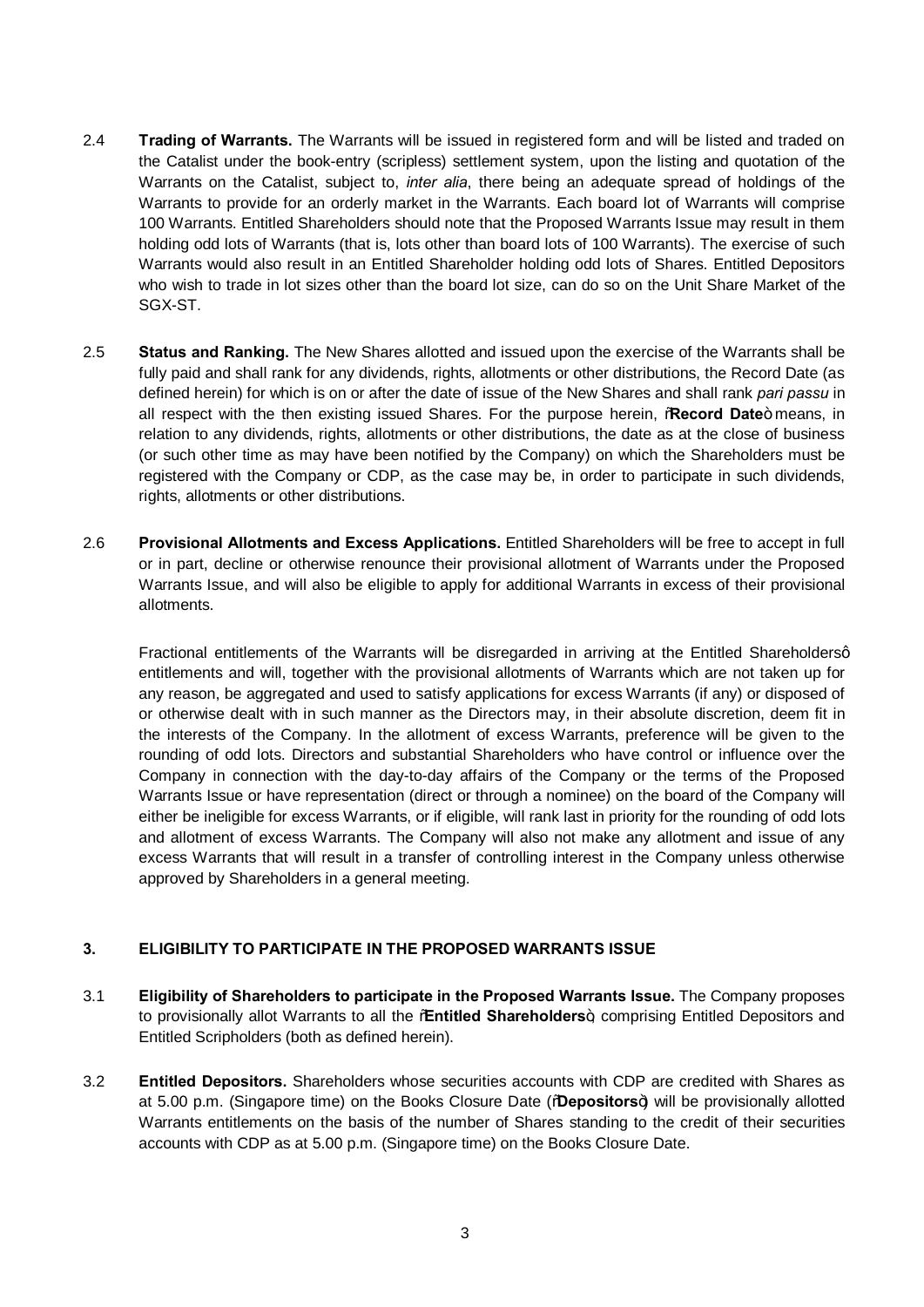To be "**Entitled Depositors**", Depositors must have registered addresses in Singapore with CDP as at the Books Closure Date or if they have registered addresses outside Singapore must provide CDP, at 9 North Buona Vista Drive, #01-19/20, Singapore 138588, with addresses in Singapore no later than 5.00 p.m. (Singapore time) on the date being three (3) market days prior to the Books Closure Date, in order to receive their provisional allotments of Warrants entitlements.

3.3 **Entitled Scripholders.** Shareholders whose share certificates are not deposited with CDP and whose Shares are not registered in the name of CDP (**%Gcripholders**+) will have to submit duly completed and stamped transfers (in respect of Shares not registered in the name of CDP), together with all relevant documents of title, so as to be received up to 5.00 p.m. (Singapore time) on the Books Closure Date by the Company's share registrar, Boardroom Corporate & Advisory Services Pte. Ltd. ("**Share Registrar**<sup>4</sup>), in order to be registered to determine the transferee provisional allotments of Warrants entitlements under the Proposed Warrants Issue.

To be "**Entitled Scripholders**", Scripholders must have registered addresses in Singapore with the Company as at the Books Closure Date or if they have registered addresses outside Singapore, they must provide to the Share Registrar with addresses in Singapore no later than 5.00 p.m. (Singapore time) on the date being three (3) market days prior to the Books Closure Date, at 50 Raffles Place, #32-01, Singapore Land Tower, Singapore 048623, in order to receive their provisional allotments of Warrants entitlements.

- 3.4 **CPF Investment Scheme.** Persons who bought their Shares previously using CPF Funds (as defined below) should use their CPF account savings ("**CPF Funds**") for the payment of the Issue Price to accept their provisional allotments of Warrants and (if applicable) apply for excess Warrants, subject to the applicable CPF rules and regulations. Such persons who wish to accept their provisional allotments of Warrants using CPF Funds will need to instruct their respective approved banks, where they hold their CPF Investment Accounts, to accept the Warrants and (if applicable) apply for the excess Warrants on their behalf in accordance with the Offer Information Statement (as defined below). CPF Funds may not, however, be used for the purchase of the provisional allotments of the Warrants directly from the market.
- 3.5 **Foreign Shareholders**. Investors should note that the offer and sale of, or exercise or acceptance of, or subscription for, provisional allotments of the Warrants to or by persons located or resident in jurisdictions other than Singapore may be restricted or prohibited by the laws of the relevant jurisdiction. Crediting of provisional allotments of the Warrants to any securities account with CDP, the receipt of any provisional allotments of the Warrants, or receipt of the Offer Information Statement and/or any of its accompanying documents, will not constitute an offer or sale in those jurisdictions in which it will be illegal to make such offer or sale, or where such offer or sale will otherwise violate the securities laws of such jurisdictions or be prohibited. The Company reserves absolute discretion in determining whether any Shareholder located or resident outside Singapore may participate in the Proposed Warrants Issue.

For practical reasons and in order to avoid any violation of the securities legislation applicable in countries other than Singapore, the Warrants will not be offered to Shareholders with registered addresses outside Singapore as at the Books Closure Date and who have not, at least three (3) market days prior to the Books Closure Date, provided to the Share Registrar or CDP, as the case may be, addresses in Singapore for the service of notices and documents (**Foreign Shareholders**). The Offer Information Statement to be issued for the Proposed Warrants Issue and its accompanying documents will not be mailed outside Singapore. Accordingly, no provisional allotments of Warrants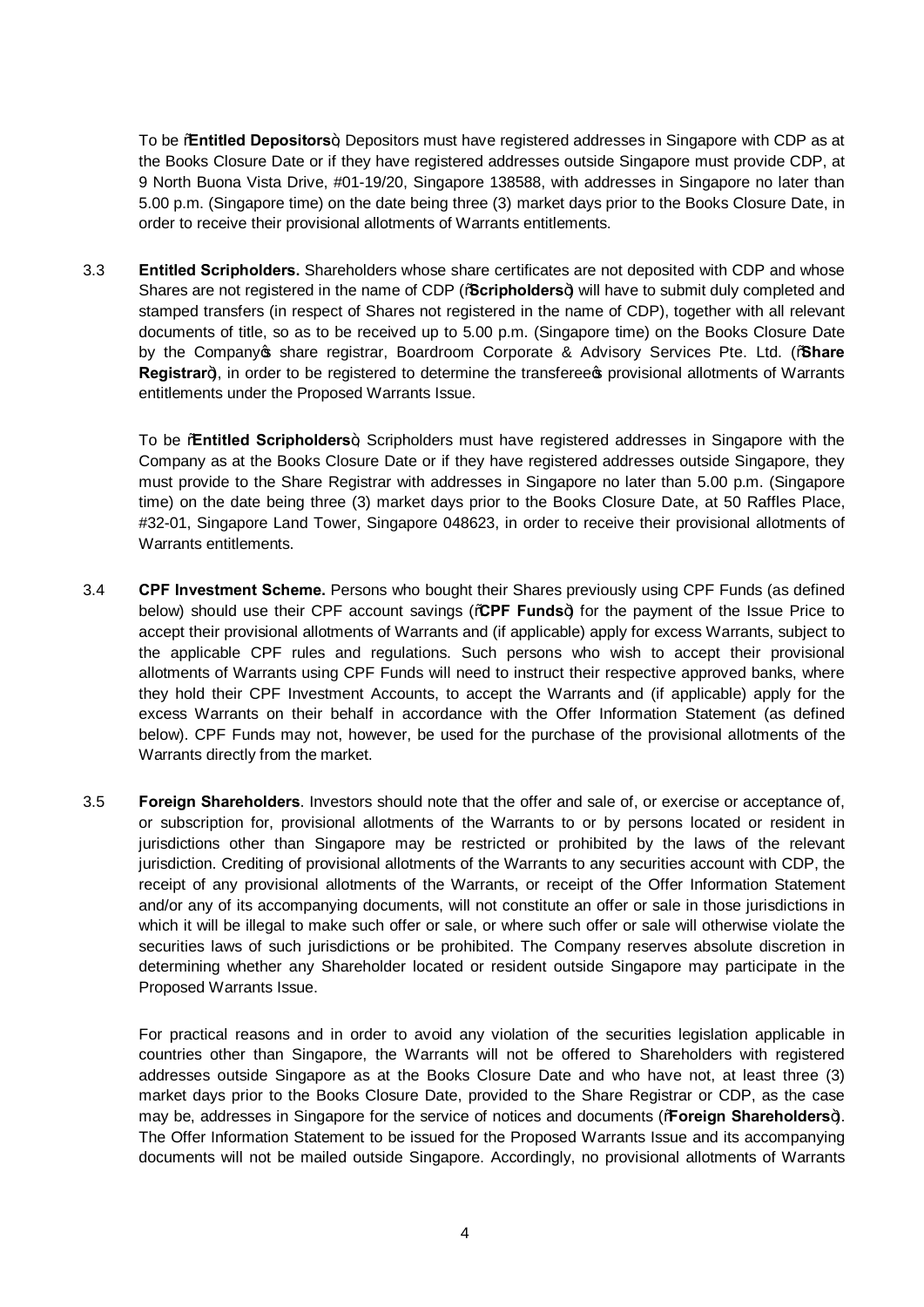will be made to Foreign Shareholders and no purported acceptance thereof or application therefor will be valid.

If it is practicable to do so, arrangements may, at the discretion of the Company, be made for the provisional allotments of Warrants which would otherwise have been provisionally allotted to Foreign Shareholders, to be sold %il-paid+ on the SGX-ST as soon as practicable after dealings in the provisional allotments of Warrants commence. Such sales may, however, only be effected if the Company, in its absolute discretion, determines that a premium can be obtained from such sales, after taking into account expenses to be incurred in relation thereto. Where such provisional allotments of Warrants are sold % il-paid+ on Catalist, they will be sold at such price or prices as the Company may, in its absolute discretion, decide and no Foreign Shareholder shall have any claim whatsoever against the Company, CDP and their respective officers in respect of such sales or the proceeds thereof, the provisional allotments of Warrants or the Warrants represented by such provisional allotments.

The net proceeds arising from such sales after deducting all expenses will be pooled and thereafter distributed to Foreign Shareholders in proportion to their respective shareholdings as at the Books Closure Date, save that no payment will be made of amounts of less than S\$10 to a single Foreign Shareholder, and such amount shall be retained for the sole benefit of the Company or otherwise dealt with as the Directors in their absolute discretion deem fit in the interests of the Company and no Foreign Shareholder shall have any claim whatsoever against the Company, CDP or the manager in connection therewith.

If such provisional allotments of Warrants cannot be or are not sold on the SGX-ST as aforesaid for any reason by such time as the SGX-ST shall have declared to be the last day for trading in the provisional allotments of Warrants, the Warrants represented by such provisional allotments will be dealt with in such manner as the Directors may, in their absolute discretion, deem fit in the interests of the Company and no Foreign Shareholder shall have any claim whatsoever against the Company, CDP or the manager in connection therewith.

#### **4. IRREVOCABLE UNDERTAKINGS**

4.1 **Undertakings to subscribe for Warrants.** As at the date of this announcement, each of Chng Weng Wah (**CWW**) and Starbids Ventures Inc. (**Starbids**) (collectively, the *Mundertaking Shareholders*) hold an aggregate of 512,224,132 and 463,050,000 Shares representing 10.02% and 9.06% respectively of the aggregate number of issued Shares. Accordingly, CWW and Starbids will be entitled to subscribe for an aggregate of 461,001,718 and 416,745,000 Warrants respectively pursuant to the Proposed Warrants Issue ("**Undertaking Warrants**"). Starbids is the family trust of CWW and CWW is deemed interested in Shares held by Starbids.

To demonstrate their support for the Proposed Warrants Issue as well as their commitment to the Company, the Undertaking Shareholders, CWW and Starbids, will be providing irrevocable undertakings to subscribe or cause to be subscribed, all the Warrants representing his/its Warrant entitlements pursuant to the Proposed Warrants Issue ("**Irrevocable Undertakings**"). The Company will, in connection with the Irrevocable Undertakings, require each Undertaking Shareholder to provide a financial resources confirmation letter confirming that each Undertaking Shareholder has the necessary financial resources to fulfill his/its undertaking under the Irrevocable Undertakings (**Confirmation Letter**).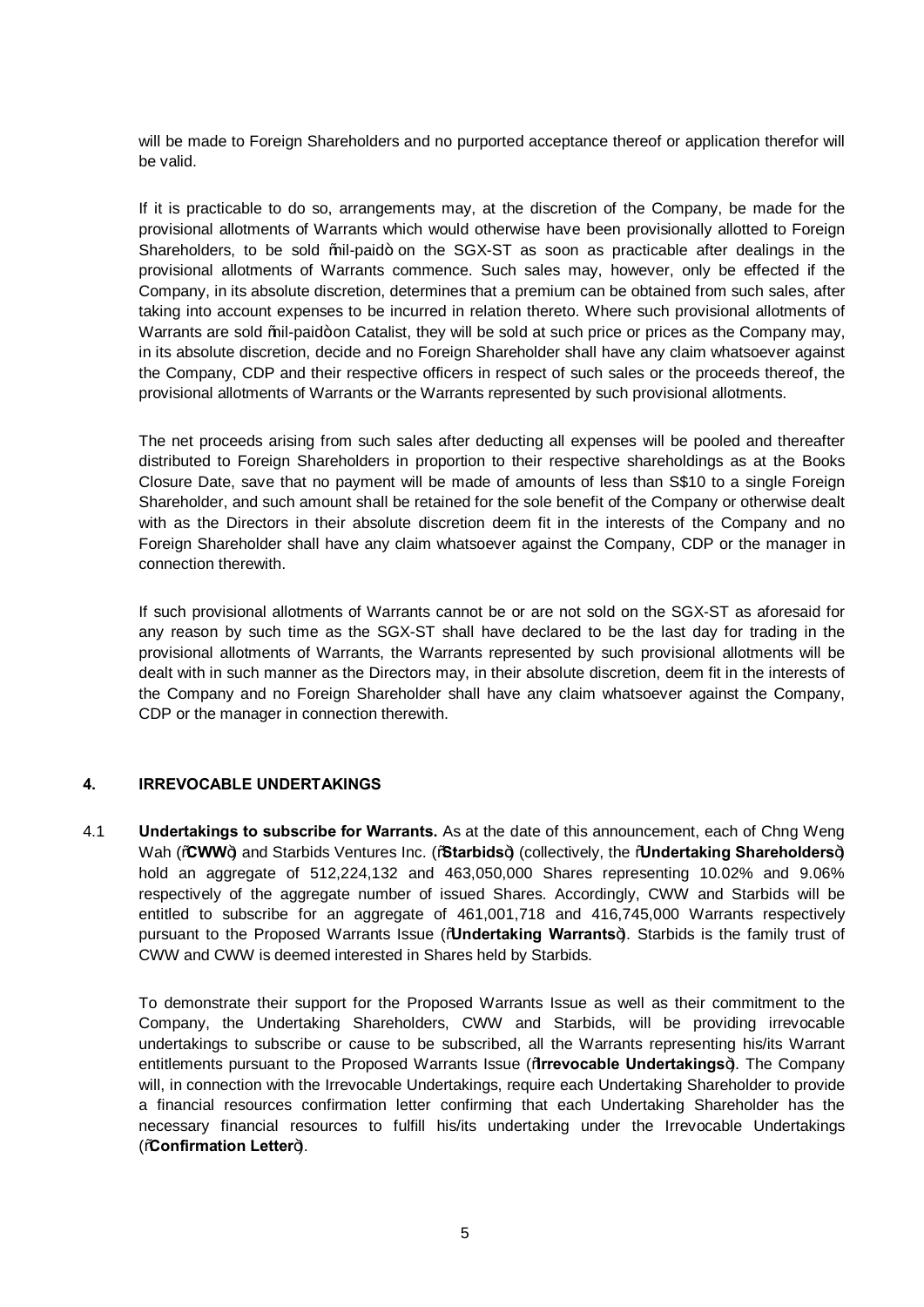In view of the Irrevocable Undertakings, the Proposed Warrants Issue will not be underwritten by any financial institution.

**4.2 Mandatory Take-over Offer.** The Singapore Code on Take-overs and Mergers (**Code**) regulates the acquisition of ordinary shares of, *inter alia*, corporations with a primary listing on the SGX-ST, including the Company. Except with the consent of the Securities Industry Council of Singapore ("**SIC**"), under Rule 14 of the Code, where (i) any person acquires, whether by a series of transactions over a period of time or not, shares which (taken together with shares held or acquired by parties acting in concert with him) carry 30% or more of the voting rights of the corporation; or (ii) any person who, together with parties acting in concert with him, holds not less than 30% but not more than 50% (both inclusive) of the voting rights in the corporation and such person, or any party acting in concert with him, acquires in any period of six (6) months additional shares carrying more than 1% of the voting rights (collectively **Mandatory Take-over Threshold**+), such person must extend a mandatory take-over offer immediately to the shareholders for the remaining shares in the corporation in accordance with the provisions of the Code. In addition to such person, each of the principal members of the group of persons acting in concert with him may, according to the circumstances of the case, have the obligation to extend a take-over offer.

Assuming that (i) before the Books Closure Date, the Sculptor Convertible Loan is not converted in part or in full into new Shares; (ii) none of the Employee Share Options are converted into New Shares, (iii) none of the Shareholders except for the Undertaking Shareholders subscribe for the Warrants under the Proposed Warrants Issue, the Undertaking Warrants, if exercised immediately upon completion of the Proposed Warrant Issue, will give rise to an aggregate 877,746,718 new Shares. The aggregate interest held by CWW and Starbids immediately after such exercise would amount to 1,853,020,850 Shares representing approximately 30.93% of the enlarged share capital of the Company.

Pursuant to Note 10 of the Notes on Rule 14.1 of the Singapore Code on Take-overs and Mergers ("**Code**"), the acquisition of instruments convertible into, rights to subscribe for and options in respect of new shares which carry voting rights will not give rise to an obligation under Rule 14 of the Code to make a mandatory take-over offer. Accordingly, the subscription of the Undertaking Warrants by the Undertaking Shareholders would not give rise to an obligation by the Undertaking Shareholders and their concert parties to make a mandatory take-over offer under the Code, notwithstanding that the present existing shareholding of the Undertaking Shareholders together with the new Shares issuable upon the exercise of the Undertaking Warrants would exceed 30% of the enlarged share capital of the Company.

However, Shareholders should note that that in the event any Undertaking Shareholder shall exercise the Undertaking Warrants, and the new Shares issued to them, together with existing Shares then held by them, shall exceed the Mandatory Take-over Threshold, the Undertaking Shareholders and their concert parties would be required to make a mandatory take-over offer under Rule 14 of the Code.

## **5. PURPOSE OF THE PROPOSED WARRANTS ISSUE AND USE OF PROCEEDS**

5.1 **Sculptor Convertible Loan.** On 4 April 2012, the Company announced that it had on 2 April 2012 entered into a convertible loan agreement (% Sculptor Convertible Loan+) with Sculptor Finance (MD) Ireland Limited, Sculptor Finance (AS) Ireland Limited, Sculptor Finance (SI) Ireland Limited (collectively, the "**Sculptor Investors**") and Disa Digital Safety Pte. Ltd., a 100% wholly-owned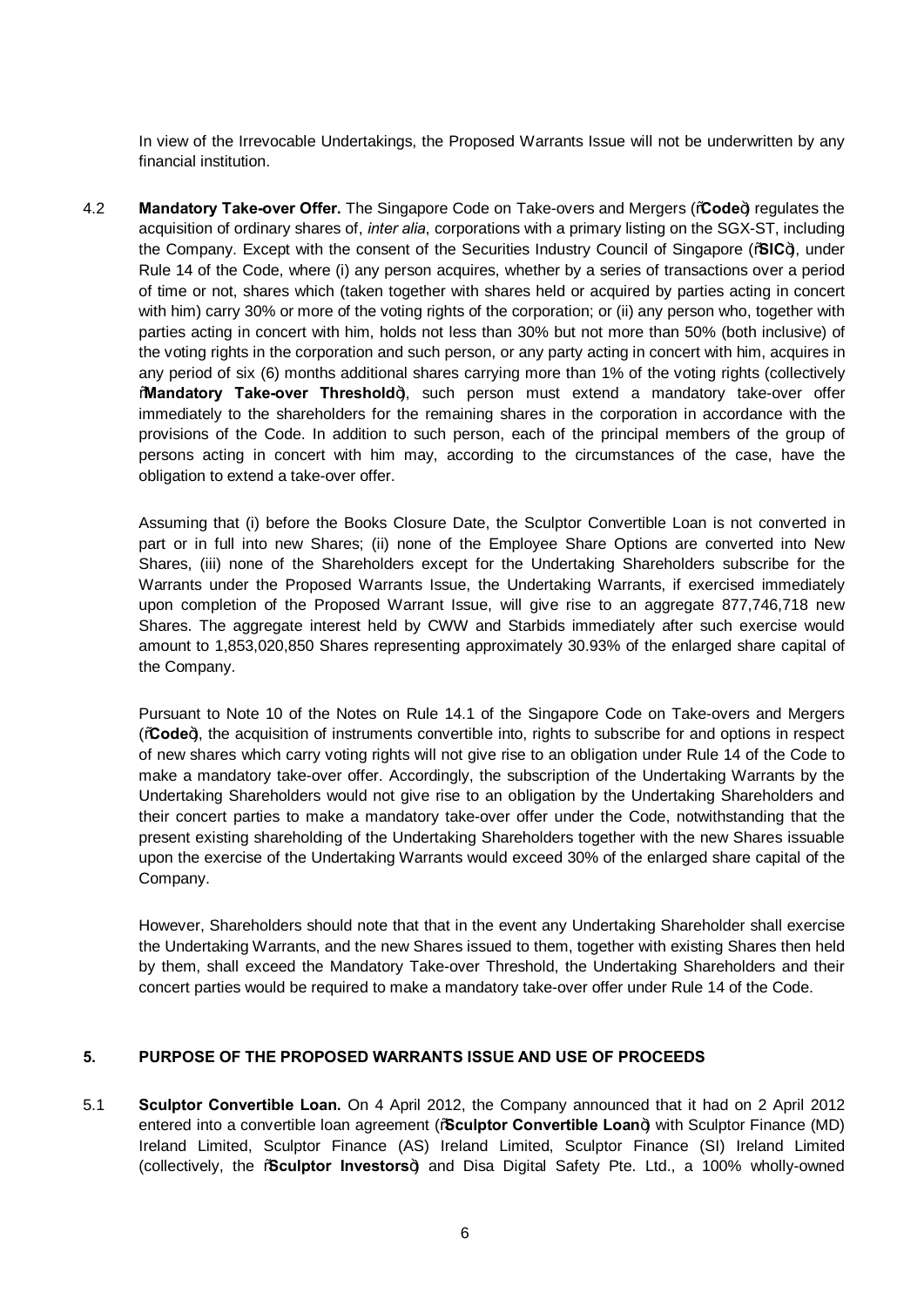subsidiary of the Company (%**Borrower**+). Pursuant to the terms of the Sculptor Convertible Loan, the Sculptor Investors agreed to grant to the Borrower an initial loan of an aggregate principal amount of S\$7,000,000 (**"First Tranche**) and a further option for a further loan of an aggregate principal amount of S\$7,000,000 ("**Second Tranche**"), both of which are convertible into new ordinary shares in the capital of the Company or the Borrower at the Sculptor Investors discretion. The Company agreed to guarantee the obligations of the Borrower on the terms and subject to the conditions of the Sculptor Convertible Loan.

As at the date of this announcement, the First Tranche has been drawndown and remains outstanding. Further, as at the date of this announcement, the option to the Second Tranche has expired and has not been exercised by the Sculptor Investors.

Pursuant to the terms of the Sculptor Convertible Loan, each Sculptor Investor may at any time after three (3) years from completion of the First Tranche (being 30 April 2012), require the Borrower to repay the Sculptor Investorsgcontributions to the First Tranche, including any outstanding interest, by giving the Borrower three (3) monthsqprior notice in writing.

5.2 **Rationale and Use of Proceeds.** Assuming that (i) before the Books Closure Date, the Sculptor Convertible Loan is not converted in part or in full into New Shares; (ii) none of the Employee Share Options are converted into New Shares, (iii) none of the Shareholders except for the Undertaking Shareholders subscribe for the Warrants under the Proposed Warrants Issue ("**Minimum Subscription Scenario**  $\theta$ ; and (iv) the Undertaking Shareholders subscribe for the Warrants under the Irrevocable Undertakings, the estimated net proceeds ("**Net Issue Proceeds**") will be approximately S\$697,746 after deducting professionalsgfees and related expenses incurred in connection with the Proposed Warrants Issue. On the basis of the foregoing, and assuming that all Warrants issued are exercised, the estimated gross proceeds from the exercise of the Warrants ("**Exercise Proceeds**") will be approximately S\$6,144,227. In view thereof, the total proceeds comprising the Net Issue Proceeds and Exercise Proceeds amount to approximately S\$6,841,973.

Assuming that (i) before the Books Closure Date, the entire Sculptor Convertible Loan is converted into New Shares; (ii) all of the 550,000 Employee Share Options are converted to New Shares; and (iii) the Proposed Warrants Issue is fully subscribed ("Maximum Subscription Scenario+), the estimated Net Issue Proceeds from the Proposed Warrants Issue will be approximately S\$4,822,993, after deducting professionalsgfees and related expenses incurred in connection with the Proposed Warrants Issue. On the basis of the foregoing, and assuming that all Warrants issued are exercised, the Exercise Proceeds will be approximately S\$35,020,957. In view thereof, the total proceeds comprising the Net Issue Proceeds and Exercise Proceeds amount to approximately S\$39,843,950.

The Company intends to use the entire Net Issue Proceeds arising from both the Minimum Subscription Scenario and Maximum Subscription Scenario towards repayment of loans, including the Sculptor Convertible Loan.

As and when the Warrants are exercised, the Exercise Proceeds raised may, at the discretion of the Directors, be applied towards potential acquisitions, joint ventures, strategic alliances and/or working capital requirements of the Group.

The Company will make periodic announcements on the utilisation of Net Issue Proceeds and/or Exercise Proceeds as and when such proceeds are materially disbursed, and provide a status report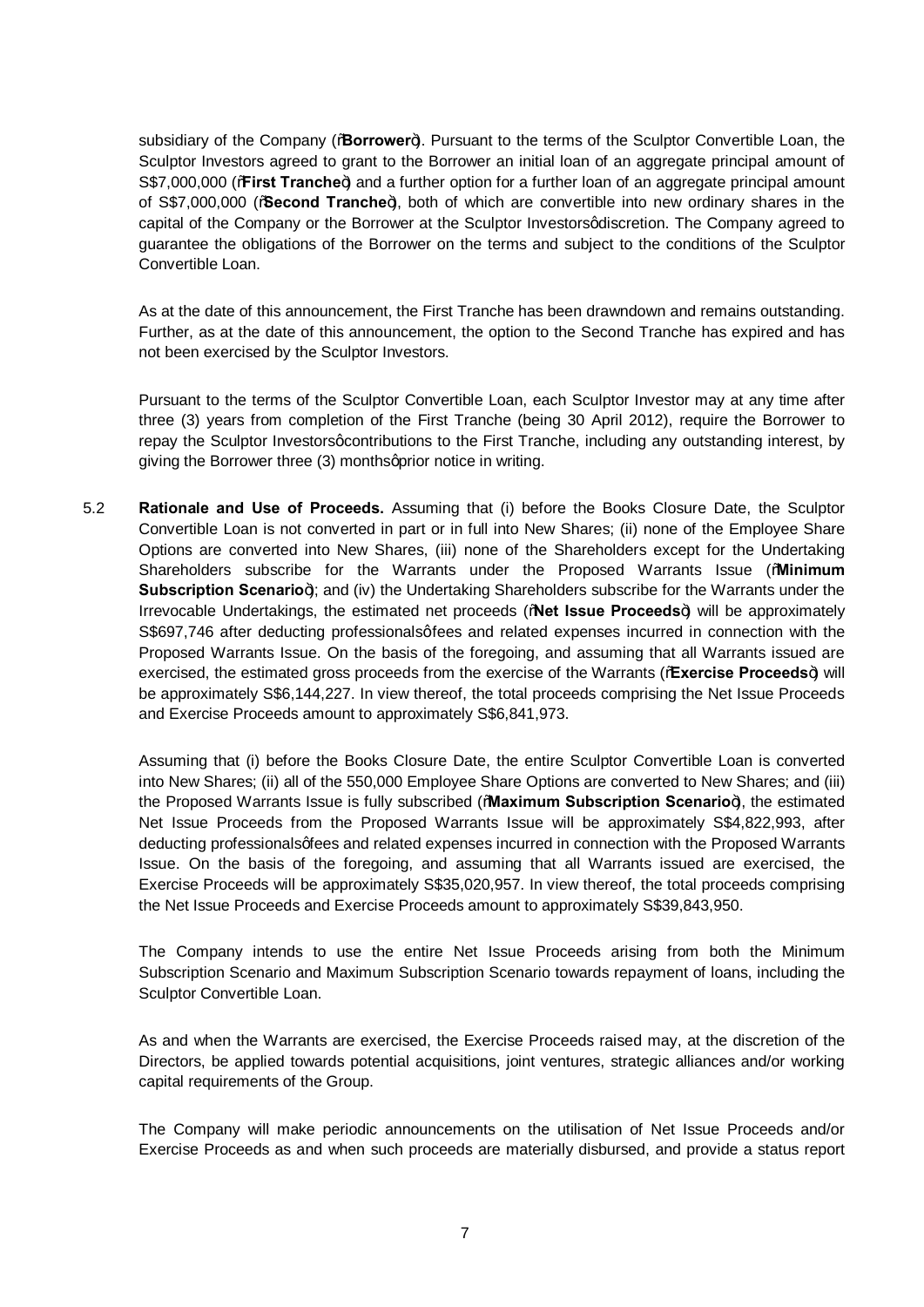on the use of the proceeds raised in the Company op interim and full-year financial statements issued under Rule 705 of the Catalist Rules and the Company annual report. Where the proceeds have been used for working capital, the Company will provide a breakdown with specific details on how the proceeds have been applied in the announcements and status reports. Where there is a material deviation in the use of proceeds, the Company will also state the reasons for such deviation.

Pending the deployment of the Net Issue Proceeds and Exercise Proceeds from the Proposed Warrants Issue, the Net Issue Proceeds and Exercise Proceeds may be deposited with banks and/or financial institutions, invested in short-term money market instruments and/or marketable securities, or used for any other purpose on a short-term basis, as the Directors may, in their absolute discretion, deem fit.

#### **6. OFFER INFORMATION STATEMENT**

The terms and conditions of the Proposed Warrants Issue are subject to such changes as the Directors may deem fit. The final terms and conditions of the Proposed Warrants Issue will be contained in the offer information statement to be issued by the Company in connection with the Proposed Warrants Issue ("**Offer Information Statement**+) which will be lodged with the SGX-ST (acting as agent of the Monetary Authority of Singapore).

#### **7. APPROVALS**

The Proposed Warrants Issue will be made pursuant to the authority granted by the share issue mandate passed by the shareholders of the Company (%**Shareholders**) at its annual general meeting ("AGM+) on 30 October 2014 ("Share Issue Mandate+).

The Share Issue Mandate authorises the Directors to, *inter alia*, allot and issue Shares whether by way of rights, bonus or otherwise and/or make or grant offers, agreements or options (collectively, **Wastruments**<sup>4</sup> that might or would require Shares to be issued provided that, among others, the aggregate number of Shares (including Shares to be issued in pursuance of the Instruments, made or granted pursuant to the Share Issue Mandate) issued on a pro rata basis shall not exceed 100% of the total number of issued Shares (excluding treasury shares) in the capital of the Company as at the date of the AGM (subject to certain adjustments as provided in the Share Issue Mandate).

The Proposed Warrants Issue is subject to, *inter alia*, (i) the receipt of the listing and quotation notice from the SGX-ST for the listing and quotation of the Warrants and the New Shares on Catalist, and (ii) lodgement of the Offer Information Statement with the SGX-ST (acting as agent of the Monetary Authority of Singapore). SAC Capital Private Limited, acting as Sponsor to, and on behalf of, the Company, will submit an additional listing confirmation to the SGX-ST for permission for the listing and quotation of the Warrants and the New Shares on Catalist. An appropriate announcement will be made in due course to notify Shareholders when the listing and quotation notice is obtained.

The Proposed Warrants Issue is undertaken pursuant to the Share Issue Mandate approved at the AGM and no further Shareholdersgapproval will be specifically sought for the Proposed Warrants Issue and the New Shares arising therefrom.